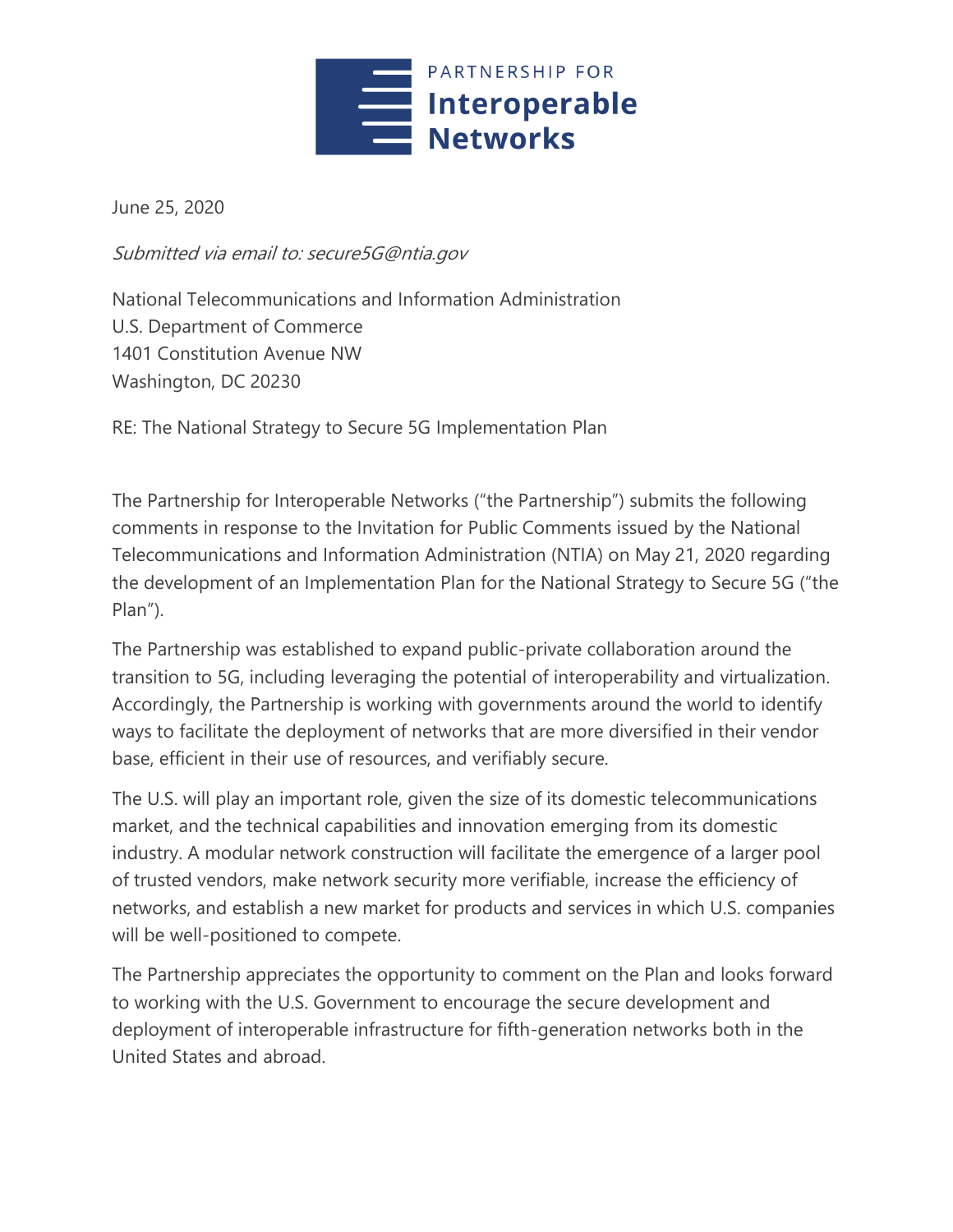# **Advancing Network Security**

The U.S. Government has repeatedly voiced concerns regarding the presence of equipment from untrusted vendors in 5G networks. These concerns were echoed in the 2019 Prague Proposals, signed by 32 countries from the Americas, Asia Pacific and Europe, which stated that vendor risk assessments "should take into account rule of law, security environment, vendor malfeasance."

Despite agreement, however, many countries see an immediate ban on certain vendors as unfeasible or undesirable because of competing political and economic considerations. The "rip and replace" model, wherein telecommunications equipment at each cell site is replaced before the end of its lifecycle, is very costly in the short term. Not every country's geopolitical relationships mirror those of the United States. Most importantly, a focus on banning individual vendors does not solve the underlying dynamic that has driven market concentration and left us with an all too limited pool of trusted vendors.

Highly trusted vendors offer proven technology for broadly deployable 5G. The telecommunications equipment industry is also enjoying a wave of innovation from companies that offer technology based on open, interoperable and virtualized network architecture.

Among its many benefits, an open, interoperable and virtualized network architecture:

- Provides operators visibility into their networks
- Enables the testability of equipment to international standards
- Facilitates timely, remote patching of vulnerabilities
- Expands vendor diversity in network infrastructure
- Utilizes cloud security capabilities, including the ability to divert computing resources to remediate attacks

# **Creating a More Vibrant and Competitive Ecosystem**

Network operators' adoption of a modular architecture, in which individual vendors specialize in producing specific hardware or software components designed for interoperability with components from other vendors, can shift the market dynamics of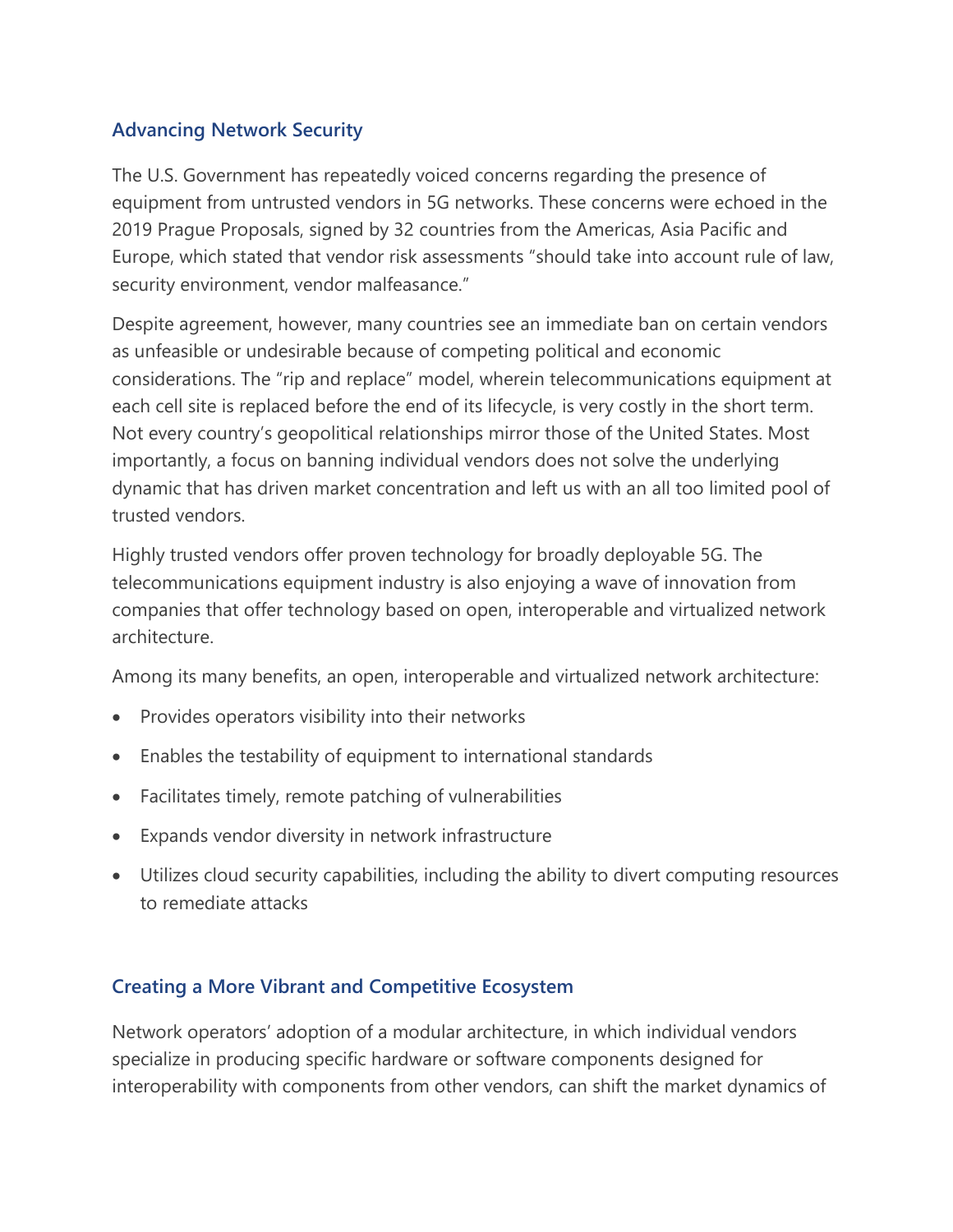the network infrastructure market. By reducing financial barriers to entry and building to specifications for open interfaces, an expanded universe of companies can compete on cost and quality of service.

Greater competition among vendors and a broader base from which innovation can emerge can translate into a better value proposition for operators and their customers by enabling new capabilities to emerge. From an operator perspective, having competitive vendors from a range of countries at each layer of the network enables operators to weigh political and security risks as a differentiating factor among vendors. This is critical for the implementation of international best practices such as the Prague Proposals.

The shift to a software-centric architecture, meanwhile, can reduce operators' capital expenditure and operational expenditure by, among other things, enabling the use of commercial off-the-shelf hardware, remote patching and remediation of vulnerabilities, and greater utilization of existing cloud computing capabilities.

Given existing capabilities in cloud computing and software, U.S. companies should be well placed to compete in this architecture. Key allies such as Japan, Korea, the United Kingdom, the European Union, and India should also be equipped to compete. The integration of these firms into global supply chains will bring benefits in the form of increased tax revenues and job creation.

Benefits also include strong security for the U.S. public and their personal information. Increased diversity in the telecommunications supply chain, meanwhile, will lead to a greater value proposition for operators, by expanding the options available to them and enabling networks to be more tailored to particular use cases.

# **How the U.S. Government can Facilitate Deployments**

The virtualization of network cores is already a reality for many network operators today. Interoperable, virtualized Radio Access Networks ("RAN") are the next important step. Standards developed by the Third Generation Partnership Project (3GPP) and the O-RAN Alliance have made interoperable, virtualized RANs possible from a technical perspective.

Concerted efforts by governments can assist. There are several financial, regulatory, and policy levers that the U.S. Government should implement to facilitate virtualized, interoperable networks. The following is a non-exhaustive list: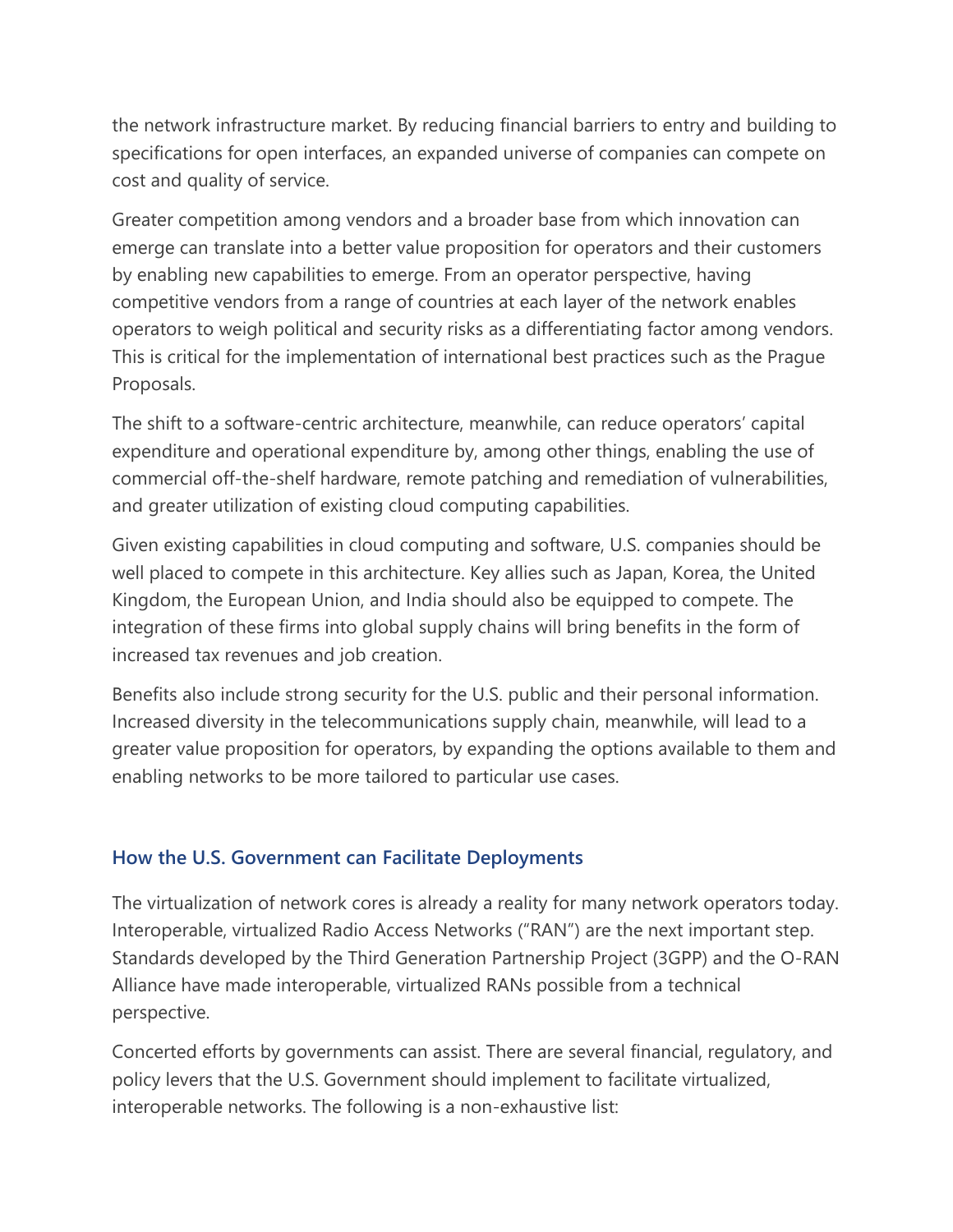#### Procurement

• For government-owned networks, procure network equipment that adheres to international standards for interoperability, where appropriate.

### Tax Incentives

- Provide tax incentives for research and development related to interoperable network technologies.
- Provide tax incentives for the procurement of interoperable infrastructure in public mobile networks. Approaches might include:
	- o Tax relief for operators against the cost of procuring network infrastructure; and
	- o A sales tax exemption on the purchase of equipment and technologies that adhere to relevant international standards.
- Provide tax incentives against the cost of procuring interoperable network infrastructure for use in enterprise networks. Applicable use cases may include smart manufacturing and precision agriculture.

# Direct Funding

- Fund domestic or international pilot projects that utilize interoperable network infrastructure.
- Identify full-scale deployments that could be made commercially viable through partial government financing.
- Facilitate the use of interoperable network infrastructure in the provision of communications infrastructure through existing aid mechanisms, where applicable.

# Development Financing

- Making the accelerated deployment of next generation networks a strategic priority for U.S. development finance institutions, such as USTDA.
- Ensuring the availability of development finance funds for the procurement of telecoms equipment that meets minimum interoperability guidelines, where applicable.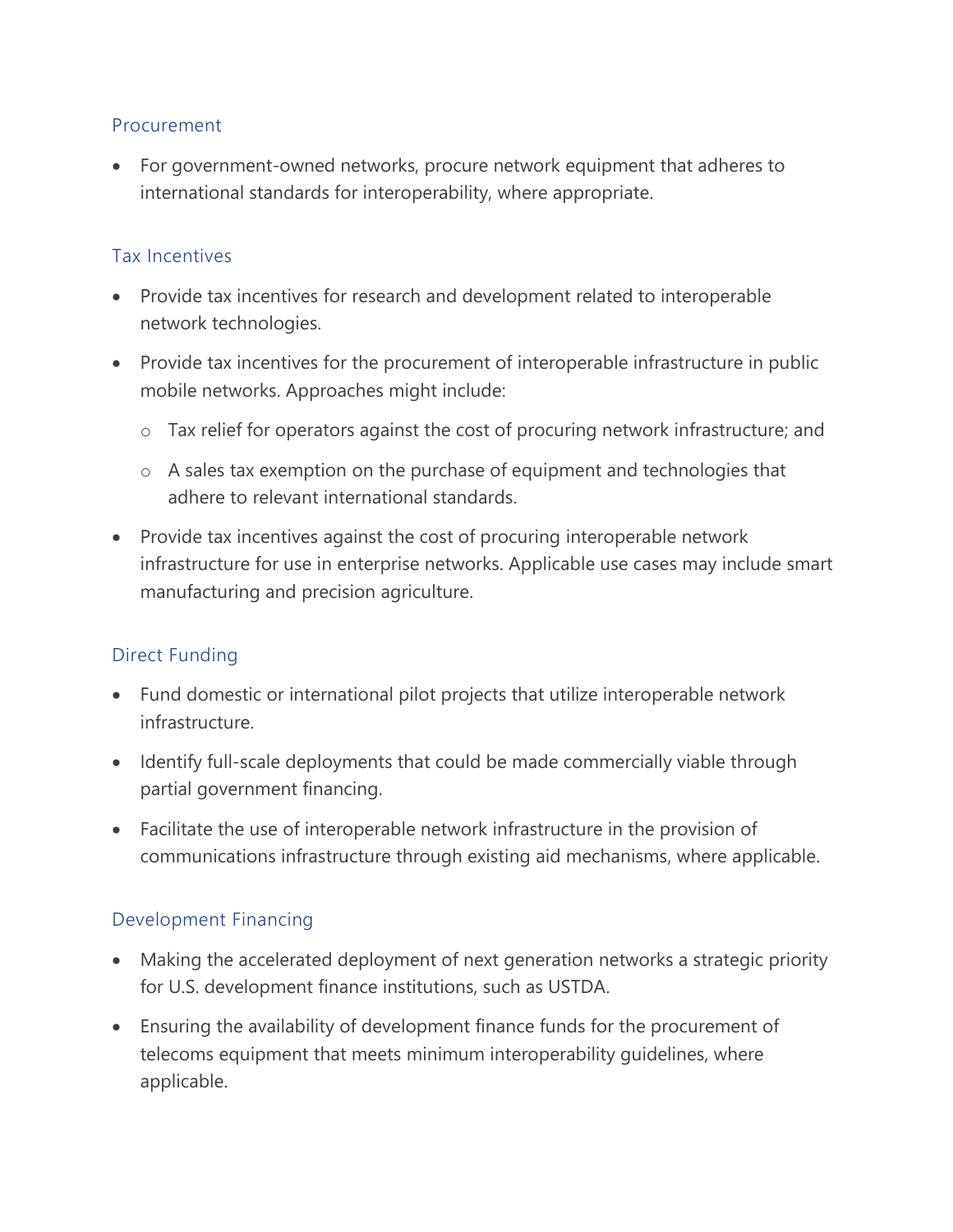### Regulation

- Identify existing regulation that impedes the operator procurement or deployment of interoperable or virtualized network equipment.
- Conduct a cost-benefit analysis of these regulations, including the benefits outlined in this paper, and where necessary update or remove them.

# Engagement

- Clearly communicate to operators, vendors and the public the U.S. Government's support through a whole-of-government approach.
- Encourage the private sector to engage in the continued development of international standards for network interoperability.
- Liaise with international partners to ensure a coordinated approach to adoption.
- Share information around the challenges (and strategies for addressing) economic, political and technical challenges associated with this transition.

Many of these recommendations are already being operationalized in the U.S. and abroad. Legislation such as the Utilizing Strategic Allies Telecommunications Act (H.R. 6624) proposes grants to support Open RAN networks. Additionally, the U.S. Development Finance Corporation has identified the development and deployment of Open RAN technologies as a priority area for allocation of its \$60 billion investment cap.

The Government of Japan is moving forward with legislation which will provide both vendors and operators with tax incentives for the development and procurement of interoperable infrastructure. The Government of the United Kingdom, meanwhile, has rolled out a \$40 million grant program for the development of, among other things, "innovative virtualized and open RAN architectures".

As exemplified by the White House's National Strategy and the 2020 Secure 5G and Beyond Act, the United States has already made 5G a key technology priority in domestic policy. It should go further in supporting efforts to facilitate 5G deployments around the world, leveraging the benefits of interoperability and virtualization, where feasible.